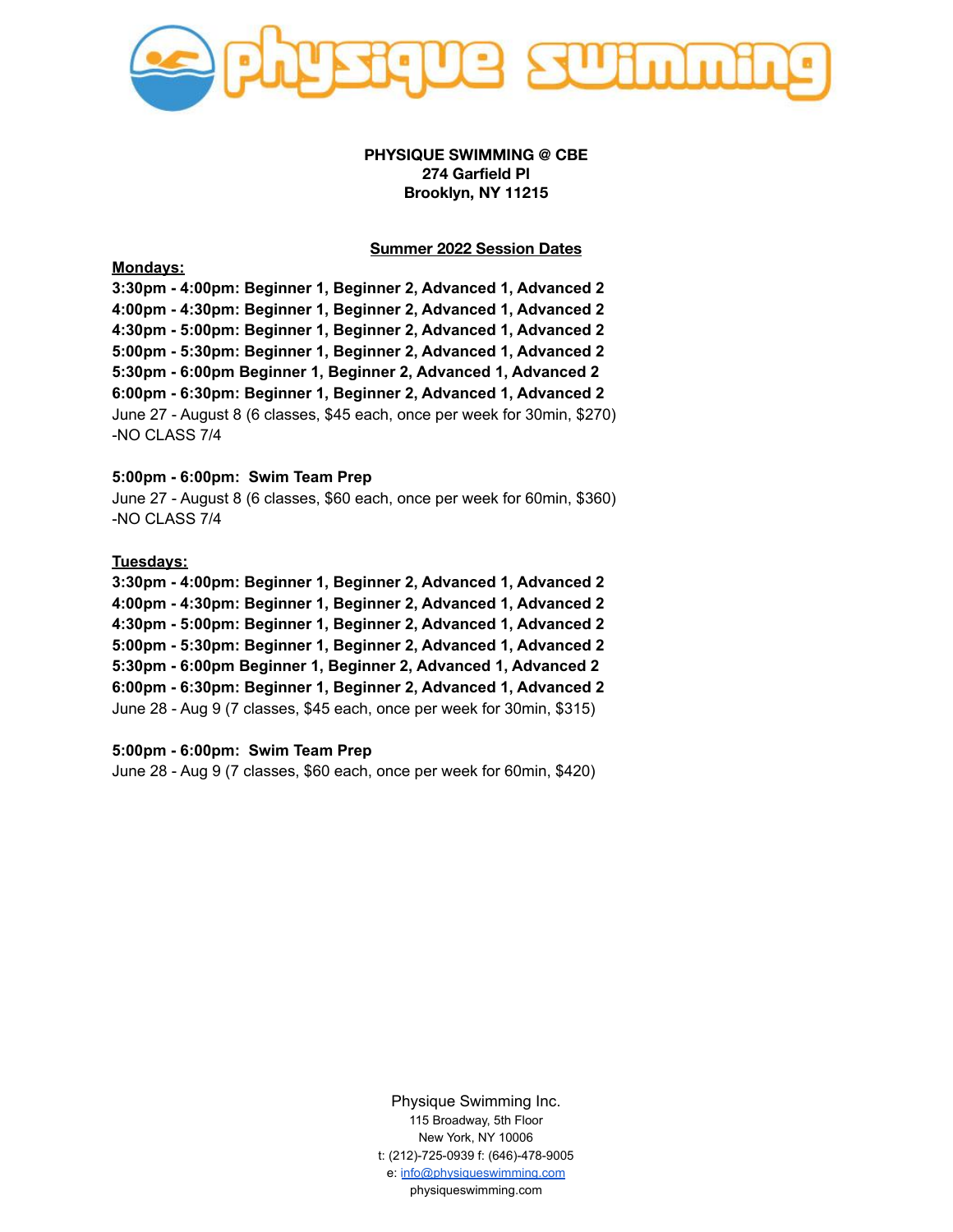

# **Wednesdays:**

**3:30pm - 4:00pm: Beginner 1, Beginner 2, Advanced 1, Advanced 2 4:00pm - 4:30pm: Beginner 1, Beginner 2, Advanced 1, Advanced 2 4:30pm - 5:00pm: Beginner 1, Beginner 2, Advanced 1, Advanced 2 5:00pm - 5:30pm: Beginner 1, Beginner 2, Advanced 1, Advanced 2 5:30pm - 6:00pm Beginner 1, Beginner 2, Advanced 1, Advanced 2 6:00pm - 6:30pm: Beginner 1, Beginner 2, Advanced 1, Advanced 2** June 29 - Aug 10 (7 classes, \$45 each, once per week for 30min, \$315)

#### **5:00pm - 6:00pm: Swim Team Prep**

June 29 - Aug 10 (7 classes, \$60 each, once per week for 60min, \$420)

#### **Thursdays:**

**3:30pm - 4:00pm: Beginner 1, Beginner 2, Advanced 1, Advanced 2 4:00pm - 4:30pm: Beginner 1, Beginner 2, Advanced 1, Advanced 2 4:30pm - 5:00pm: Beginner 1, Beginner 2, Advanced 1, Advanced 2 5:00pm - 5:30pm: Beginner 1, Beginner 2, Advanced 1, Advanced 2 5:30pm - 6:00pm Beginner 1, Beginner 2, Advanced 1, Advanced 2 6:00pm - 6:30pm: Beginner 1, Beginner 2, Advanced 1, Advanced 2** June 30 - Aug 11 (7 classes, \$45 each, once per week for 30min, \$315)

#### **5:00pm - 6:00pm: Swim Team Prep**

June 30 - Aug 11 (7 classes, \$60 each, once per week for 60min, \$420)

#### **Fridays:**

**3:30pm - 4:00pm: Beginner 1, Beginner 2, Advanced 1, Advanced 2 4:00pm - 4:30pm: Beginner 1, Beginner 2, Advanced 1, Advanced 2 4:30pm - 5:00pm: Beginner 1, Beginner 2, Advanced 1, Advanced 2 5:00pm - 5:30pm: Beginner 1, Beginner 2, Advanced 1, Advanced 2** July 1 - Aug 12 (7 classes, \$45 each, once per week for 30min, \$315)

#### **4:00pm - 5:00pm: Swim Team Prep**

July 1 - Aug 12 (7 classes, \$60 each, once per week for 60min, \$420)

Physique Swimming Inc. 115 Broadway, 5th Floor New York, NY 10006 t: (212)-725-0939 f: (646)-478-9005 e: [info@physiqueswimming.com](mailto:info@physiqueswimming.com) physiqueswimming.com